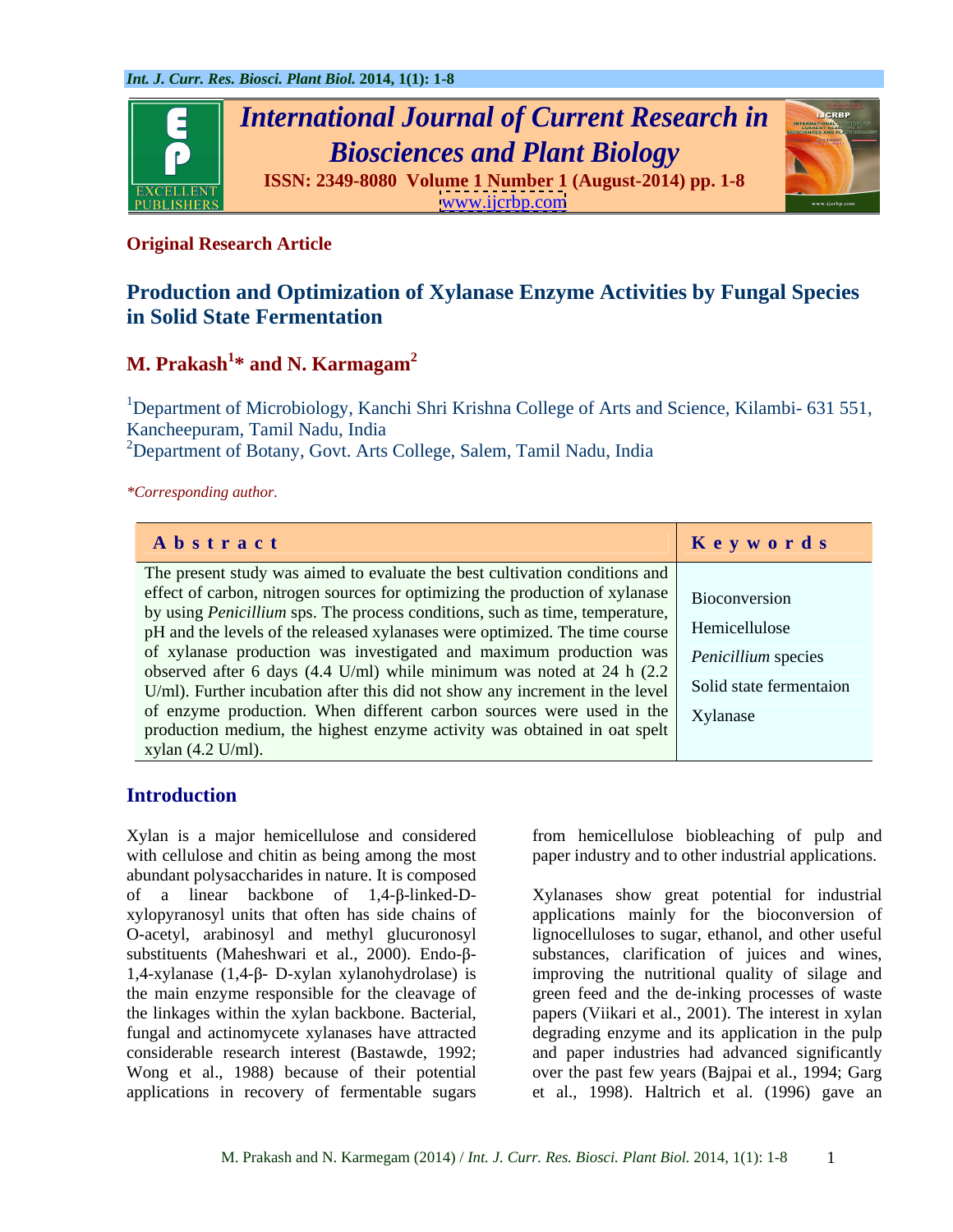overview of fungal xylanases and showed that the enzyme can be produced by a number of micro organisms including bacteria, yeasts and **Collection of samples** filamentous fungi *viz., Trichoderma*, *Bacillus*, *Cryptococcus*, *Aspergillus*, *Penicillium*, *Aureobasidium*, *Fusarium*, *Chaetomium*, *Phanerochaete*, *Rhizomucor*, *Humicola*, *Talaromyces,* etc. These enzymes have been widely detected in fungi and bacteria (Marques et al., 1998). Xylanase is one of the microbial enzymes that has aroused great interest recently due to its biotechnological potential in many industrial processes, e.g. in xylitol and ethanol production (Beg et al., 2001), in the cellulose and paper industry (Wong et al., 1988), in the production of oligosaccharides (Pellerin et al., 1991), to obtain cellular proteins, liquid fuels, and mixed in 9 ml and 99 ml of blank (50% distilled) other chemical substances, in the food industry (Haltrich et al., 1996), and in poultry, pork, and

Solid-state fermentation can be performed on a variety of lignocellulosic materials, such as wheat straw, wheat bran and corncob, which proved to be highly efficient technique in the production of xylanase (Alam et al., 1994; Haltrich et al., 1996). Solid-state fermentation (SSF) is an attractive method for xylanase production, especially for fungal cultivations, because it presents many advantages, such as the higher productivity per reactor volume as well as the lower operation and **Secondary screening** capital cost (Pandey et al., 1999).

The cost of carbon source plays another major role in the economics of xylanase production. Hence,<br>containing wheat bran liquid medium. After an approach to reduce the cost of xylanase production is the use of lignocellulosic materials as substrates rather than opting for the expensive pure xylans (Haltrich et al., 1996; Senthilkumar et al., 2005). For the development of suitable xylanase as a pre-bleaching agent, the stability of enzyme at higher optimum pH and temperature is desirable. The objective of this work was to evaluate the best cultivation conditions and effect of carbon and nitrogen sources for optimizing the production of xylanase using *Penicillium* sps. The process conditions, such as time, temperature, pH and the levels of the released xylanases were optimized. Xylanase production using cheaper sources and extraction and partial purification of extra cellular xylanase enzyme were carried out from isolated *Penicillium* sps.

## **Materials and methods**

### **Collection of samples**

The surface soil samples and sediment samples were collected using pre-sterilized sample bottles and sterile spatula from Kancheepuram District, Tamilnadu, India. Precautionary measures were taken to minimize the contamination.

### **Preliminary screening**

caprine feeding (Pucci et al., 2003). dilutions was plated on sterile wheat bran agar. The xylanase producing fungal strains from soil and sediment samples were isolated using dilution-plating technique. One gram of soil sample or one gram of sediment sample was mixed in 9 ml and 99 ml of blank (50% distilled) respectively. This suspension was serially diluted to  $10^{-4}$ . 1ml of the samples from  $10^{-3}$  and  $10^{-4}$ . 1ml of the samples from  $10^{-3}$  and  $10^{-4}$  $-3$  and  $10^{-4}$ -4

### **Identification of fungi**

The fungal isolates were then transferred to fresh plates for purification. Fungi were identified using standard reference manuals (Ellis, 1971, 1976; Raper and Thom, 1949; Raper and Fennell, 1965) and the isolates were preserved on potato dextrose agar slants for further study.

### **Secondary screening**

Those isolated organisms from the preliminary screening were cultured in Erlenmeyer flasks containing wheat bran liquid medium. incubation on a rotary shaker (37°C, 180 rpm) for 6 days, the culture broth was centrifuged (10,000 rpm for 20 min) and the supernatant was collected for enzyme assay. Its ability to produce xylanase enzyme was further confirmed by the formation of orange coloured digestion halos on oat spelt xylan agar plates when treated with Congo red and washed with 1 M NaCl.

### *Penicillium oxalicum* **(as standard)**

A culture of *Penicillium oxalicum* was collected from Microbial Type Culture Collection (MTCC), Institute of Microbial Technology (IMTECH), Chandigarh and was used as standard.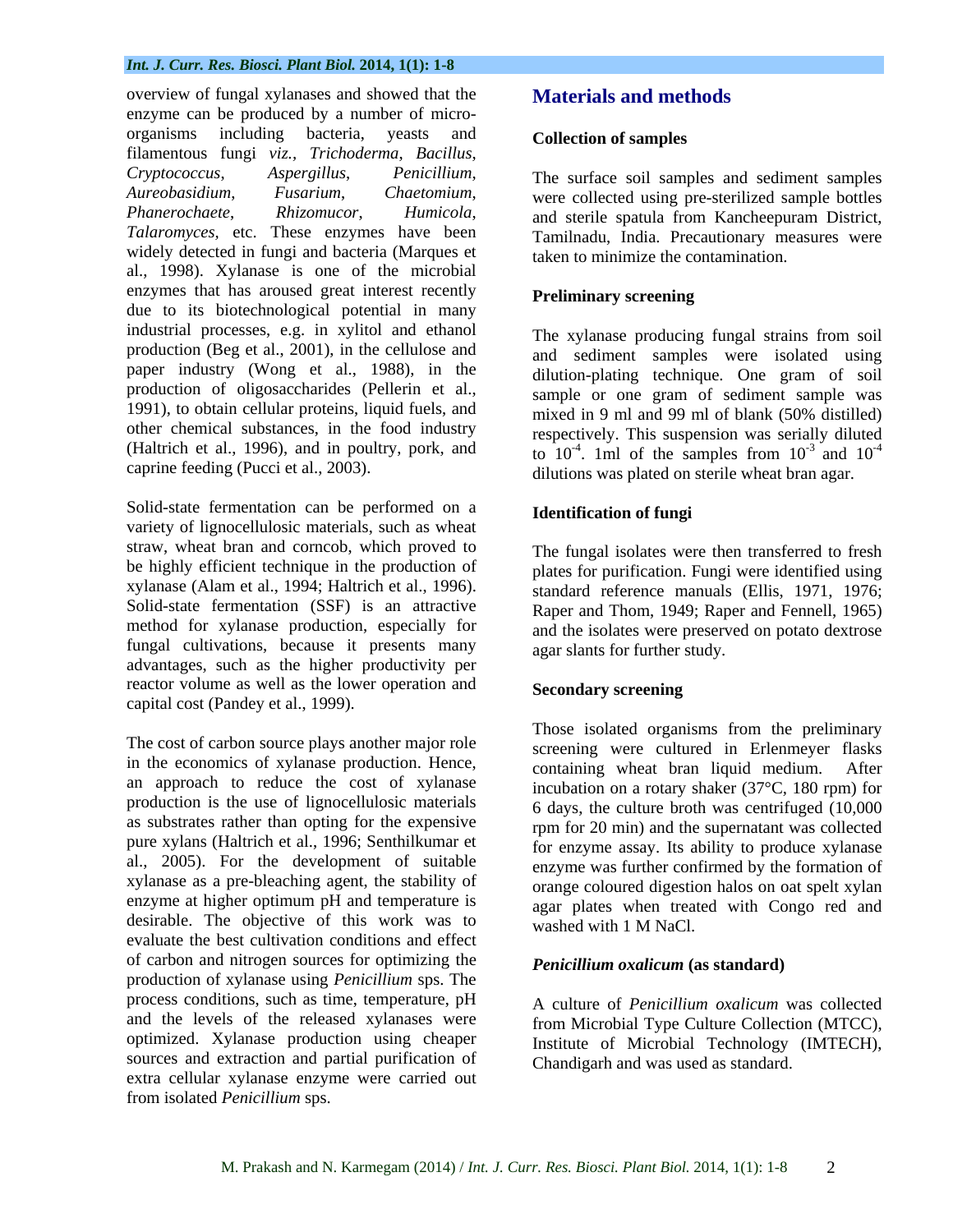All the chemicals used in the present investigation were of analytical grade (AR grade). Standard  $enzyme - xplanase was proceed from Himedia$ Laboratories Limited, Mumbai.

Sternburg, 1976) just to wet the wheat bran. Composition of Mandels and Sternburg's basal medium includes peptone, 1.00 g; ammonium sulphate, 1.40 g; dihydrogen potassium, 2.00g; phosphate urea, 0.30 g; calcium chloride, 0.30 g; Xylanase activity was estimated by analysis of magnesium sulphate, 0.3 g; ferrous sulphate, 0.50 reducing sugars released during hydrolysis of g; manganous sulphate,  $0.16$  g; zinc sulphate,  $0.14$   $0.5\%$  (w/v) starch in 0.05 M phosphate buffer, pH g; cobalt chloride, 0.20 g; Tween 80, 0.1% (v/v); 6.0 at 50°C for 30 min by the dinitrosalicylic acid pH (5.0); and these ingredients were prepared in method (Miller, 1959). The carbohydrates often 1000 ml distilled water and sterilized at 121<sup>°</sup>C for termed as sugars are the stuff of life. For most

The flasks were inoculated with 2 ml of spore organisms. The energy is being derived as a result suspension prepared from a week old PDA slants of their oxidation. The food stuffs normally of the culture grown at 30°C. Sterile distilled water containing 0.1% (v/v) Tween 80 was used to DNS, the amount of carbohydrates present in the prepare fungal spore suspension. Inoculated flasks sample can be determined. Several reagents have were incubated at 30°C under static conditions for been employed which assay sugars by using their 10 days. The enzyme from each flask was reducing properties. One such correspond is 3.5 extracted using 50 ml of 0.05M citrate buffer (pH dinitro salicyclic acid (DNS) which in alkaline 5.3) and filtered through a wet muslin cloth by solution is reduced to 3 amino 5 nitrosalicyclic squeezing. The extract was centrifuged at 5000 acid. rpm for 20 min. The clear supernatant was partially purified by ammonium sulphate **Benedict's test** fractionation  $(40 - 80%)$  and dialysed using the same buffer for 24 h with three intermittent Benedict test was done to identify the presence of changes. After lyophilizing the protein sample, sugar present in any solution. It is a routine test xylanase activity was measured in oat spelt xylan

Xylanase activity was assayed using 1% oat spelt at 37°C for 24 h. Then in a separate test tube xylan, as the substrate. Xylan was dissolved in 50 benedict test was carried out. Five ml Benedict's  $mM$  glycine – NaOH buffer (pH 9.0). The reaction mixture, containing 10  $\mu$ L of an appropriate broth was added and then it was heated till boiling dilution of the enzyme and 250 µL of the substrate, was incubated for 10 min. in an water flow, the tube was observed for colour incubator maintained at 100°C. The amount of reducing sugars liberated was determined by using

**Chemicals and standard enzyme** 3, 5-dinitrosalicylic acid method (DNS method) (Miller, 1959).

**Xylanase production in solid state fermentation** with xylose as the standard. One unit of xylanase Erlenmeyer flasks (250 ml) containing 10 g of sugars (xylose equivalent) released in 1 min under wheat bran were added with the Mandels and the above conditions. Protein content was Sternburg's basal medium (Mandels and estimated by method of Lowry et al. (1951) with A reddish brown colour developed after placing the reaction tubes in a boiling water bath for 5 min. After cooling the reaction tubes to room temperature, the O.D. was measured at 575 nm activity was expressed as 1 µmol of reducing BSA (bovine serum albumin) as the standard.

## **Xylanase enzyme assay method**

15 mins in autoclave. organisms they are an important source of energy 0.5% (w/v) starch in 0.05 M phosphate buffer, pH required for various metabolic activities of living contains certain amount of carbohydrates using dinitro salicyclic acid (DNS) which in alkaline acid.

## **Benedict s test**

agar plates. certain body fluids and some chemical solutions. **Xylanase assay** sterilized using routine sterilization techniques. done for the diagnosis of urine sugar and rarely for One percent pectin broth was prepared and The test organisms were inoculated and incubated at 37°C for 24 h. Then in a separate test tube reagent was taken in a test tube and 9 drops of test near the Bunsen flame. After cooling near the tap change and the results were compared with standard table for glucose estimation.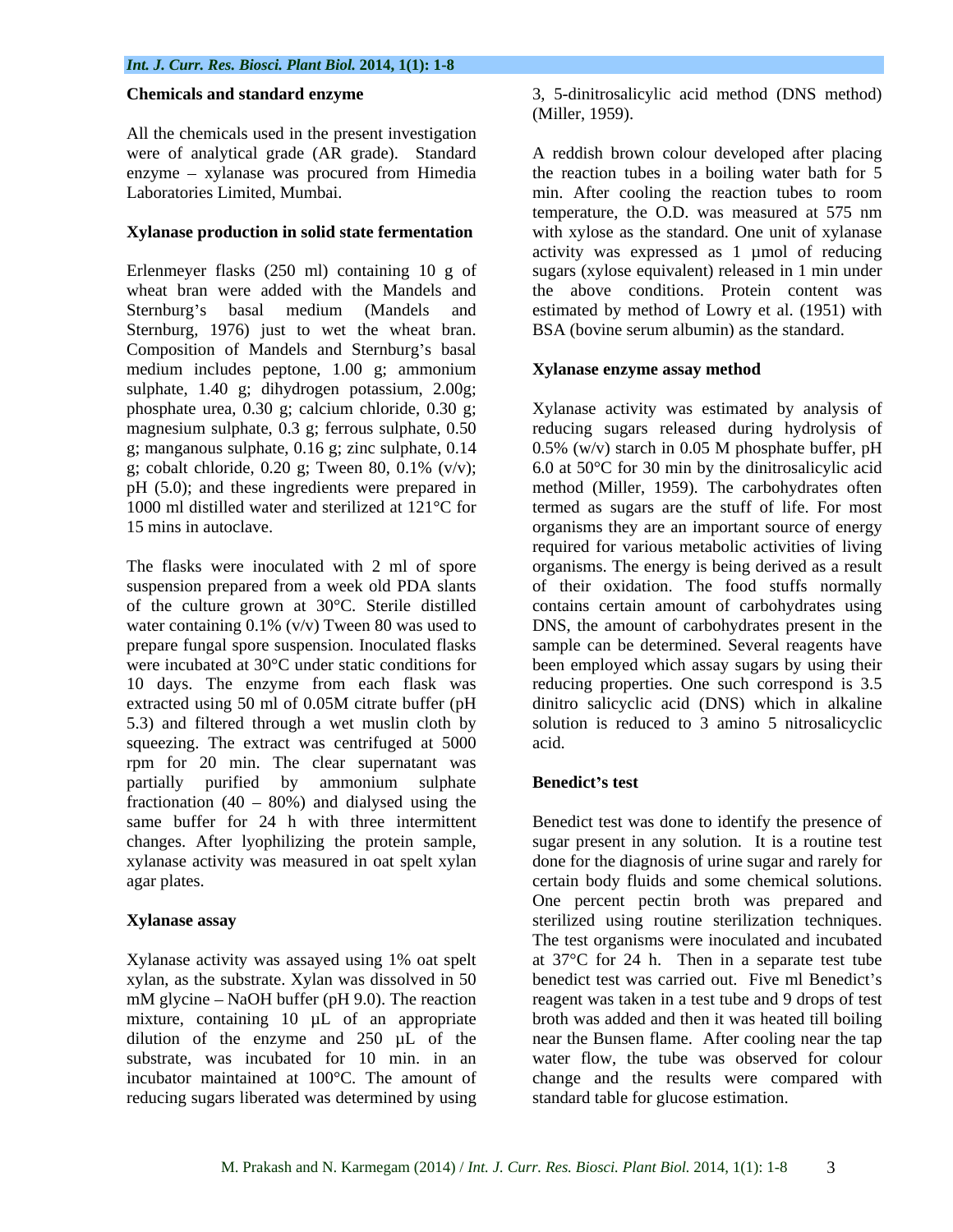The optimization of composition of medium and capable of producing xylanase in solid state cultural conditions was carried out based on stepwise modification of the governing parameters for xylanase production. The effect of various Fungal cultures were further screened by Oat spent substrates for SSF, consisting of rice bran, wheat xylan plate method and the potency index was bran, sugar cane waste, wood husk and rice straw calculated. These isolates were categorized as was examined by adding 10 g of each substrate in high, moderate and low xylanase producers, a 250 ml Erlenmeyer flask with 10 ml of sterile distilled water, which was added to moisten the substrates. Cultivation was carried out at ambient **Table 1. Xylanase assay in solid media by Oat**  temperature (28  $\pm$  3°C) for 5 days. Changing the pH 3 to 10 in the production medium, the effect of pH was observed. The effect of cultivation temperature on the enzyme production was examined at different temperatures starting from 25 to 60°C with 5°C intervals. The effects of incubation period were evaluated by 24 h interval by checking the enzyme activity. The optimization of salt concentration was carried out by adding of different salt concentration, varying from 1 to 6%.

## **Effect of various carbon sources and nitrogen sources on xylanase production**

The effect of supplementation of additional carbon and nitrogen sources to wheat bran was examined<br>Aspergillus sps, Penicillium sps, Fusarium sps, using carbon sources. To detect the effect of and *Mucor sps* were tabulated in Table 2. various carbon-sources on xylanase production 250 ml Erlenmeyer flasks were prepared containing 100 ml of mineral salts medium supplemented with 0.2% (w/v) like glucose, sucrose, galactose, maltose, lactose, oat spelt xylan, sorbitol, fructose and cellulose. Nitrogen sources like were peptone, urea yeast extract, sodium nitrate, ammonium sulphate, ammonium nitrate, meat extract and beef extract, were also tried. Xylanase assays were performed daily.

## **Primary screening of fungal isolates**

Fungal species isolated from various sources and further screened semi-quantitatively by different sites of different soil samples, were purified and xylanase assay methods. The maximal xylanolytic their cultural and morphological characteristics activity was observed in isolates of mixed cultures were examined. Morphological study of these such as *Aspergillus sps*, *Penicillium sps*, *Fusarium*  isolates permitted to group and more stress was *sps* and *Mucor sps*. The maximum activity was given identify the xylanase producing fungus. seen in *Penicillium sps* (0.966). Minimum enzyme Based on the characters fungal sps identified as activity was observed in *Aspergillus sps* (0.912) *Aspergillus sps*, *Penicillium sps*, *Fusarium sps*,

**Optimization of xylanase** and *Mucor sps*. These isolate have been screened in the present studies to select the potent fungi, fermentation.

respectively (Table 1).

# **Spent Xylan plate method.**

| Name of the organism hydrolysis | Zone of<br>$(in \, mm)$ | <b>Xylanase</b><br>producing<br>effect |
|---------------------------------|-------------------------|----------------------------------------|
| Aspergillus sps                 | 22                      | High                                   |
| Penicillium sps                 | 26                      | Very High                              |
| Fusarium sps                    | 16                      | Moderate                               |
| <b>Mucor</b> sps                | 12                      | Low                                    |
| Control without<br>organisms    | No zone                 | No effect                              |

The results from Benedicts test for reducing sugar estimation and qualitative estimation of reducing groups using the isolated fungal sps such as *Aspergillus sps*, *Penicillium sps*, *Fusarium sps*, and *Mucor sps* were tabulated in Table 2.

### **Table 2. Benedicts test for reducing sugar estimation in fungal species.**

| sucrose, galaciose, manose, laciose, oai spen     |                        |                      |                 |  |
|---------------------------------------------------|------------------------|----------------------|-----------------|--|
| xylan, sorbitol, fructose and cellulose. Nitrogen | Name of the            | <b>Colour</b>        | <b>Range of</b> |  |
| sources like were peptone, urea yeast extract,    | organism               | development increase |                 |  |
|                                                   | $\mid$ Aspergillus sps | Dark green           | $+$             |  |
| sodium nitrate, ammonium sulphate, ammonium       | Penicillium sps        | Dark green           | $+$             |  |
| nitrate, meat extract and beef extract, were also | <i>Fusarium sps</i>    | Green                |                 |  |
| tried. Xylanase assays were performed daily.      | Mucor sps              | Slight green         |                 |  |
|                                                   |                        | colour               |                 |  |
| <b>Results</b>                                    | Control without        |                      |                 |  |
|                                                   |                        | No change            | $\mid$ Nil      |  |
|                                                   |                        |                      |                 |  |

High xylanase producing fungal species were (Table 3 and Fig. 1).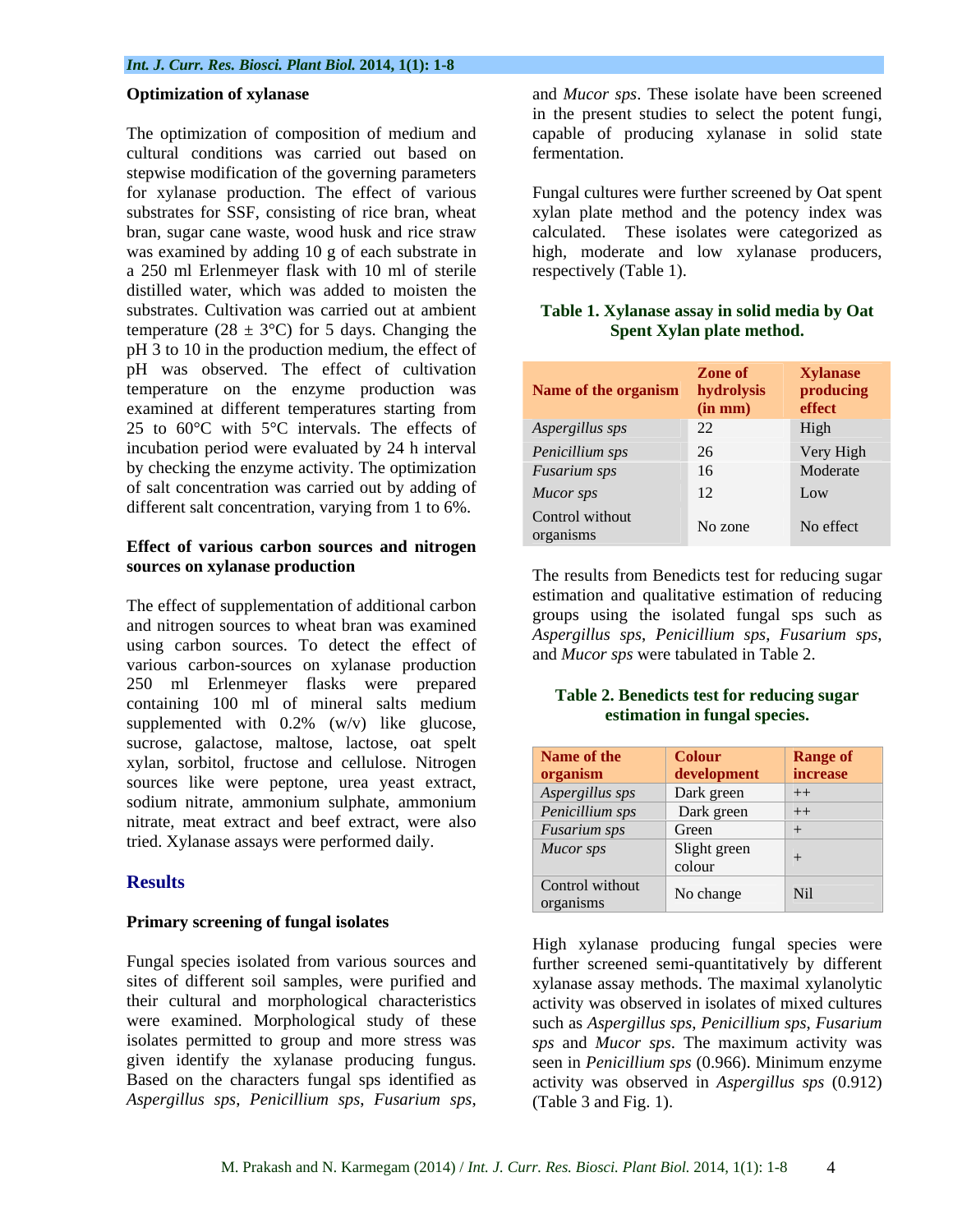The production profile of xylanase on xylan containing basal medium without sucrose was studied. It was found that maximal production of xylanase (4.2 U/ml) was obtained in *Penicillium sps* after 48 and 72 h of incubation, respectively. Further incubation resulted in the decline in enzyme activities up to 120 h.

## **Table 3. Estimation of xylanase activity of fungal species by DNS method.**

| Name of the organism      | <b>OD</b> value |
|---------------------------|-----------------|
| Aspergillus sps           | 0.912           |
| Penicillium sps           | 0.966           |
| Fusarium sps              | 0.922           |
| Mucor sps                 | 0.916           |
| Control without organisms |                 |

**Fig. 1: Estimation of xylanase activity in fungal species by DNS method.**





It was found that maximal production of xylanase (4.2 U/ml) was obtained in *Penicillium sps* after 48 and 72 h of incubation, **Effect of assay temperature (45°C) and assay**  respectively. Further incubation resulted in the decline in enzyme activities up to 120 h.

xylanase (4.2 U/ml) activity. Either increase or showed decline in enzyme activities. From the *Penicillium sps* showed maximum xylanolytic activities after two to three days of incubation

basal medium supported maximal xylanase (4.2

**Production of xylanase by isolated**  U/ml) activities at 45ºC produced by **organisms** *Penicillium sps*. The production of the enzyme however, was drastically affected at incubation temperatures of 50 or 55ºC (Fig. 3).

## **incubation on xylanase activity**

**Effect of pH** most suitable for maximum xylanase activity A pH of 7.0 was found more suitable for period, a constant decrease in enzyme activity decrease in pH beyond the optimum value activity was quantified (Fig. 4). At assay temperature of 45ºC for 144 h was (4.4 U/ml). With the increase in incubation was observed. At 168 h incubation, only 20% activity was quantified (Fig. 4).

## above experiments it was concluded that the **Effect of carbon sources on production of xylanase by the isolate** *Penicillium sps*

in a medium containing wheat bran (Fig. 2). The results of different carbon sources used in **Effect of temperature** enzyme activity in oat spent xylan (4.2 U/ml). The results showed that the flasks containing was obtained by using the mixture of wheat the production medium showed the highest Xylanase production of *Penicillium sps* in SSF straw and xylan as substrate (Fig. 5).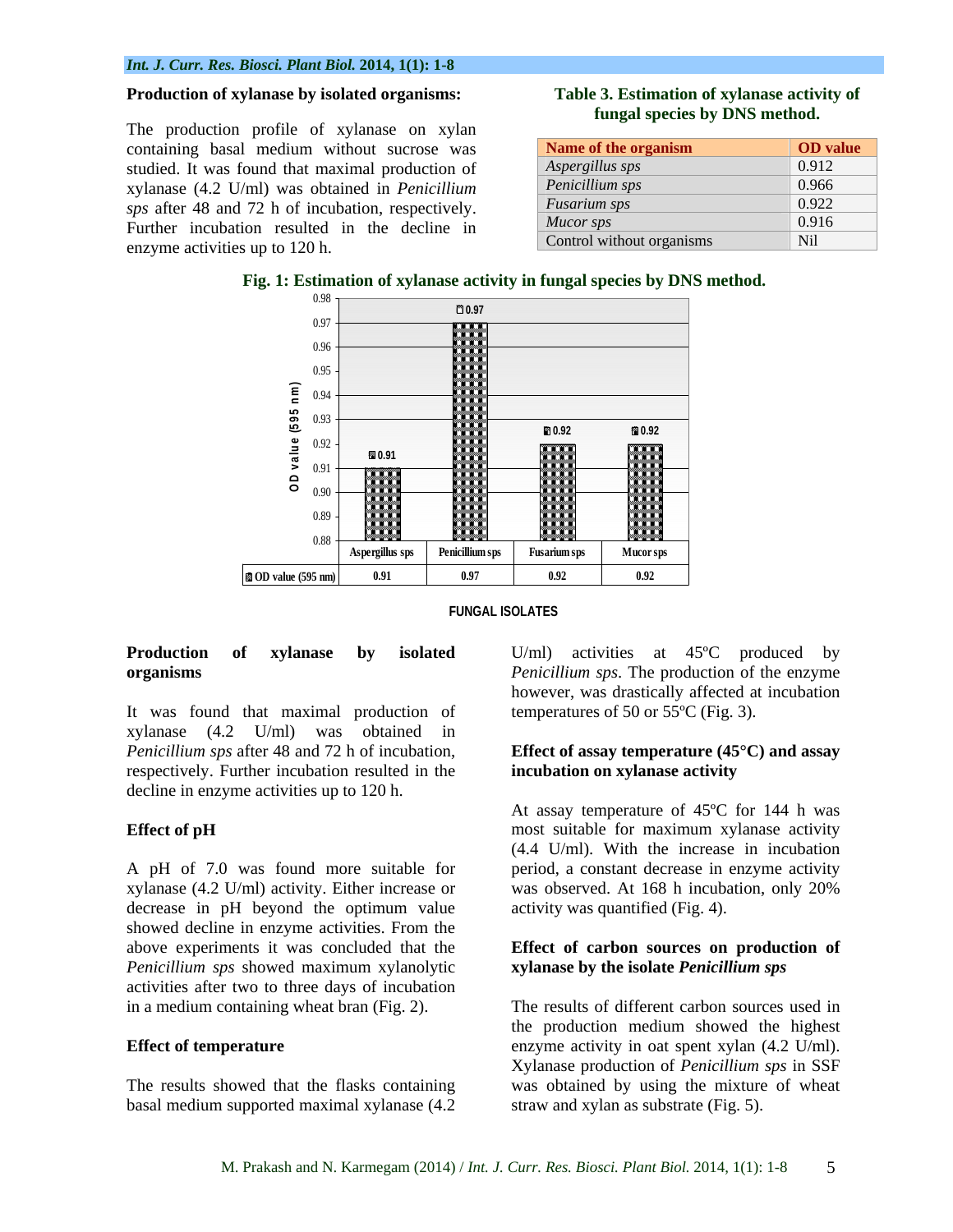Maintaining the physical factors and the carbon source at optimized condition, nitrogen sources of varying nature were studied, in which yeast extract gave the maximum enzyme activity  $(4.0 \text{ /ml})$  (Fig. 6).

Xylanases show great potential for industrial applications mainly for the bioconversion of lignocelluloses to sugar, ethanol, and other useful substances, clarification of juices and wines, improving the nutritional quality of silage and green feed and the de-inking processes of waste papers (Viikari et al., 2001).





**Fig. 3: Effect of temperature on xylanase activity in different substrates by** *Penicillium*







## **Fig. 5: Effect of carbon sources on**  *Penicillium sps*



**sps** All these 4 strains were inoculated in to oat spent xylan agar plates and were found to produce the xylanase enzyme in secondary screening. Based on the diameter of the clear zone formation and enzyme activity  $Penicillium$  sps was selected and optimized for xylanase enzyme production and characterization. Generally filamentous fungi have been widely used to produce xylanases for <sup>15</sup> industrial applications, of which xylanase 1<sup>1</sup>  $_{0.5}$ , produced by yeast or bacteria (Haltrich et al., 2 + 8 <del>// 8</del> /  $\sum_{\lambda \in \mathcal{L}} \mathcal{L} = \sum_{\lambda \in \mathcal{L}} \mathcal{L} = \sum_{\lambda \in \mathcal{L}} \mathcal{L} = \sum_{\lambda \in \mathcal{L}} \mathcal{L} = \sum_{\lambda \in \mathcal{L}} \mathcal{L} = \sum_{\lambda \in \mathcal{L}} \mathcal{L} = \sum_{\lambda \in \mathcal{L}} \mathcal{L} = \sum_{\lambda \in \mathcal{L}} \mathcal{L} = \sum_{\lambda \in \mathcal{L}} \mathcal{L} = \sum_{\lambda \in \mathcal{L}} \mathcal{L} = \sum_{\lambda \in \mathcal{L}} \mathcal{L} =$  $\frac{351}{100}$  //  $\frac{1}{100}$   $\frac{1}{100}$   $\frac{351}{100}$   $\frac{1}{100}$   $\frac{1}{100}$   $\frac{1}{100}$   $\frac{1}{100}$   $\frac{1}{100}$   $\frac{1}{100}$   $\frac{1}{100}$   $\frac{1}{100}$   $\frac{1}{100}$   $\frac{1}{100}$   $\frac{1}{100}$   $\frac{1}{100}$   $\frac{1}{100}$   $\frac{1}{100}$  $\mathbf{f}$  and  $\mathbf{f}$  are  $\mathbf{f}$  and  $\mathbf{f}$  are  $\mathbf{f}$  and  $\mathbf{f}$  are  $\mathbf{f}$  and  $\mathbf{f}$  are  $\mathbf{f}$  and  $\mathbf{f}$  are  $\mathbf{f}$  are  $\mathbf{f}$  and  $\mathbf{f}$  are  $\mathbf{f}$  and  $\mathbf{f}$  are  $\mathbf{f}$  and  $\mathbf{f}$  are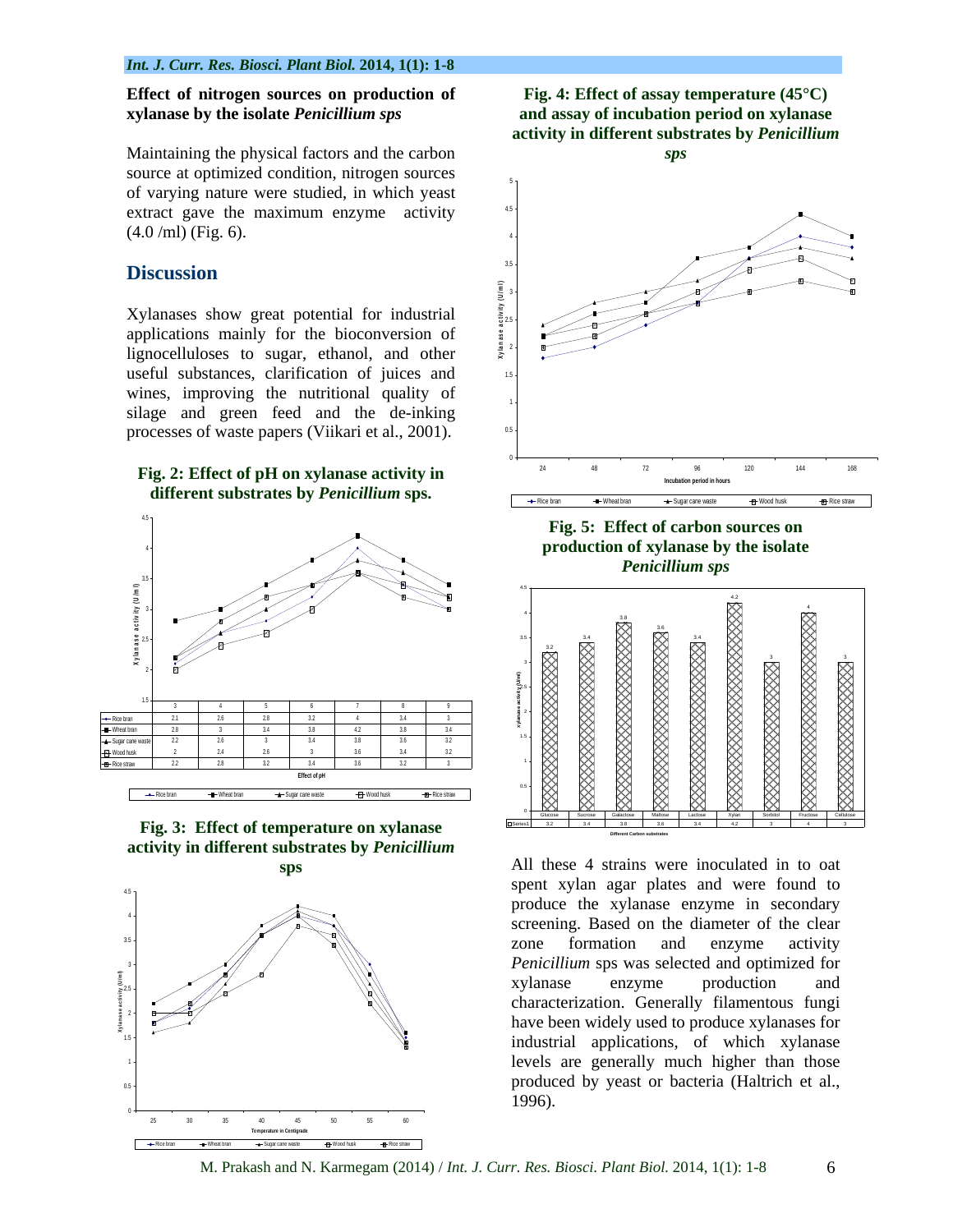solid state fermentation medium, the highest enzyme, and the results showed optimum to be complex media for xylanase production (Ghosh such as *Thermomyces lanuginosus* et al., 1993; Sapereira et al., 2002). However, the wheat bran particles suspended in the form soluble compounds to be used by the fungus and also protects the fungal mycelium



Matter of Patientian Control (42 U/m)<br>
M. Prakash and N. Karmegam (2014) / *Back and Sarmegam (2014)*<br>
M. Prakash and N. Karmegam (2014) *Back and Sarmegam (2014)*<br>
M. Prakash and N. Karmegam (2014) *Back and Sarmegam (20* The pH ranging from 3-10 was studied for the detection of optimum pH with high xylanase Bajpai, B., Bhardwaj, N.K., Bajpai, P.K, production was found to be pH 7.0 (4.2 U/ml) and minimum was observed at pH 3 (2.6 U/ml) xylanases on bleaching of eucalyptus kraft (Fig. 2). The xylanase has pH optima around 7 but the activity at pH value of 6–9 makes it Bakri, Y., Jacques, P., Thonart, P., 2003. suitable for bio-bleaching applications. Among <br>
Xylanase production by *Penicillium* the xylanases from fungal species, highest pH can escens 10-10c in solid-state optima had been reported for *Penicillium sps* (Beg et al., 2001; Techapun et al., 2003). However, several fungal xylanases have also Bastawde, K.B., 1992. Xylan structure, been characterized recently (Bim and Franco, 2000; Tseng et al., 2002; Duarte et al., 1999; Dhillon et al., 2000). 353-368.

Temperature varying from 25 to 60°C were examined for the detection of optimum

enzyme activity was obtained in wheat bran  $45^{\circ}C (4.2 U/ml)$  and minimum was observed at (4.2 U/ml) and minimum at rice bran  $(3.2 \t 25^{\circ}C (2.2 U/ml)$  (Fig. 4). At  $50^{\circ}C$ , a significant U/ml). Wheat bran is an inexpensive by decline in xylanase activity was evident. The product, which contains lot of xylan. Therefore, optimum temperature for xylanase production it is one of the most popular components of by *Penicillium* sps was similar to some fungi, cultivation medium have to be decomposed to *Sporotrichum thermophile* (Topakas et al., temperature required for the production of enzyme, and the results showed optimum to be such as *Thermomyces lanuginosus* (Purkarthofer et al., 1993), *Thermoascus aurantiacus* (Kalogeris et al., 1998), and 2003) which were grown in SSF.

3.6 4  $\frac{28}{52}$   $\frac{1}{28}$   $\frac{1}{28}$   $\frac{1}{28}$   $\frac{1}{28}$   $\frac{1}{28}$   $\frac{1}{28}$   $\frac{1}{28}$   $\frac{1}{28}$   $\frac{1}{28}$   $\frac{1}{28}$   $\frac{1}{28}$   $\frac{1}{28}$   $\frac{1}{28}$   $\frac{1}{28}$   $\frac{1}{28}$   $\frac{1}{28}$   $\frac{1}{28}$   $\frac{1}{28}$   $\frac{1}{28}$  зя в постановите на применения в совместении с применения в совмести в совмести с применения в совмести с совм<br>В совмести с применение с применение с применение с применение с применение с применение с применение с примен 3 (4.2 U/ml). Xylanase production of *Penicillium*  from the shear forces. The time course of xylanase production was **Fig. 6: Effect of nitrogen sources on**  observed after 6 days (4.4 U/ml) while **production of xylanase by the isolate**  minimum was noted at 24 h (2.2 U/ml). Further *Penicillium sps* incubation after this did not show any investigated and maximum production was increment in the level of enzyme production. When different carbon sources were used in the al., 2003).

## **References**

- Alam, M., Mohiuddin, I.G.G., Oqe, M.M., thermostable xylanases by *Thermomyces lanuginosus* and *Thermoascus aurantiacus* grown on lignocelluloses. Enzyme Microbiol. Technol. 12, 34-45.
- Jauhari, M.B., 1994. The impact of pulp. J. Biotechnol, 38, 1-6.
- Xylanase production by *Penicillium canescens* 10-10c in solid-state fermentation. Appl. Biochem. Biotech. 105-108: 737-748.
- microbial xylanases, and their mode of action. World J. Microbiol. Biotechnol. 8, 353-368.
- Beg, Q.K., Kapoor, M., Mahajan, L., Hoondal, G.S., 2001. Microbial xylanases and their